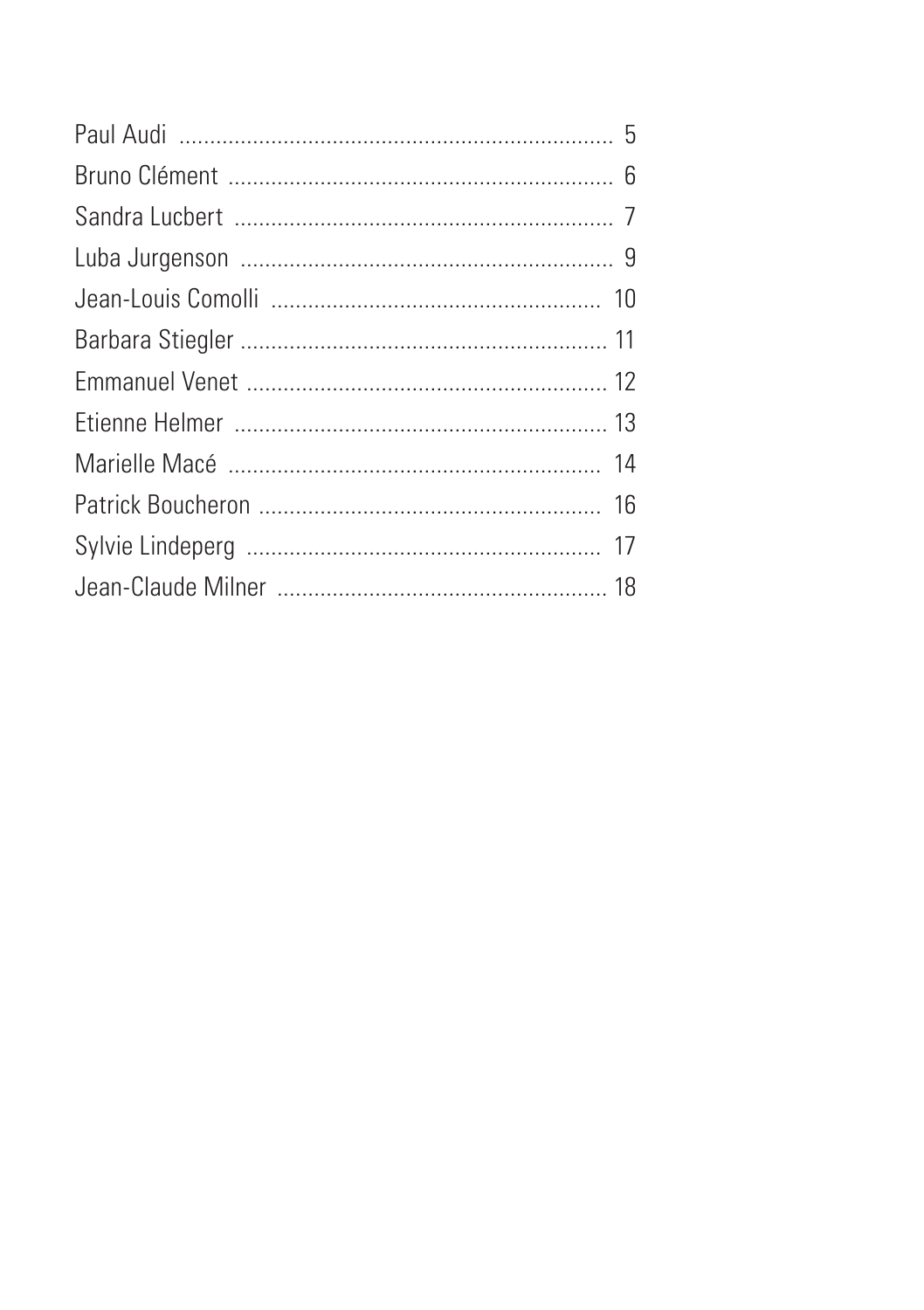

# **Paul Audi**

Paul Audi, born in 1963, is a philosopher and writer. He is a statutory member of the Philosophy, Epistemology and Politics (PHILéPOL) research team at Université Sorbonne Paris Descarte and has authored more than thirty books. A large number of these deal with the link between ethics and esthetics, established in western cultures in Modern Times.

# DE L'ÉROTIQUE (On Erotica)

#### *384 pages, published in October 2021*

*On Erotica,* which subscribes to anthropological philosophy, explores the topic in the form of a self-interview. The book deals with neither sex nor eroticism but it does draw on both to probe sexual practices, by linking them to a possible invention of erotica.

Erotica, separate from eroticism but related to it, is defined by its inventive and non-premeditated appropriation of the features of eroticism by sexual partners who are mainly attracted to the joy of playing. Playing comes into play here: a transformation of the self in the presence of the other's desire. Paul Audi, with the help of references gleaned along the way in literature, cinema and human sciences, finds that the path towards sexual desire can be a precursor to the surprise of love.



#### By the same author éditions Verdier

*La riposte de Molère* (paperback), 2022

*Curriculum,* 2019 *Analyse du sentiment intérieur*  (paperback), 2017 *Au sortir de l'enfance,* 2017 *L'Affaire Nietzsche* (paperback), 2013 *Qui témoignera pour nous ?,*  2013 *Le Théorème du Surmâle, 2011 Créer* (paperback), 2010 *Rousseau : une philosophie de l'âme* (paperback), 2008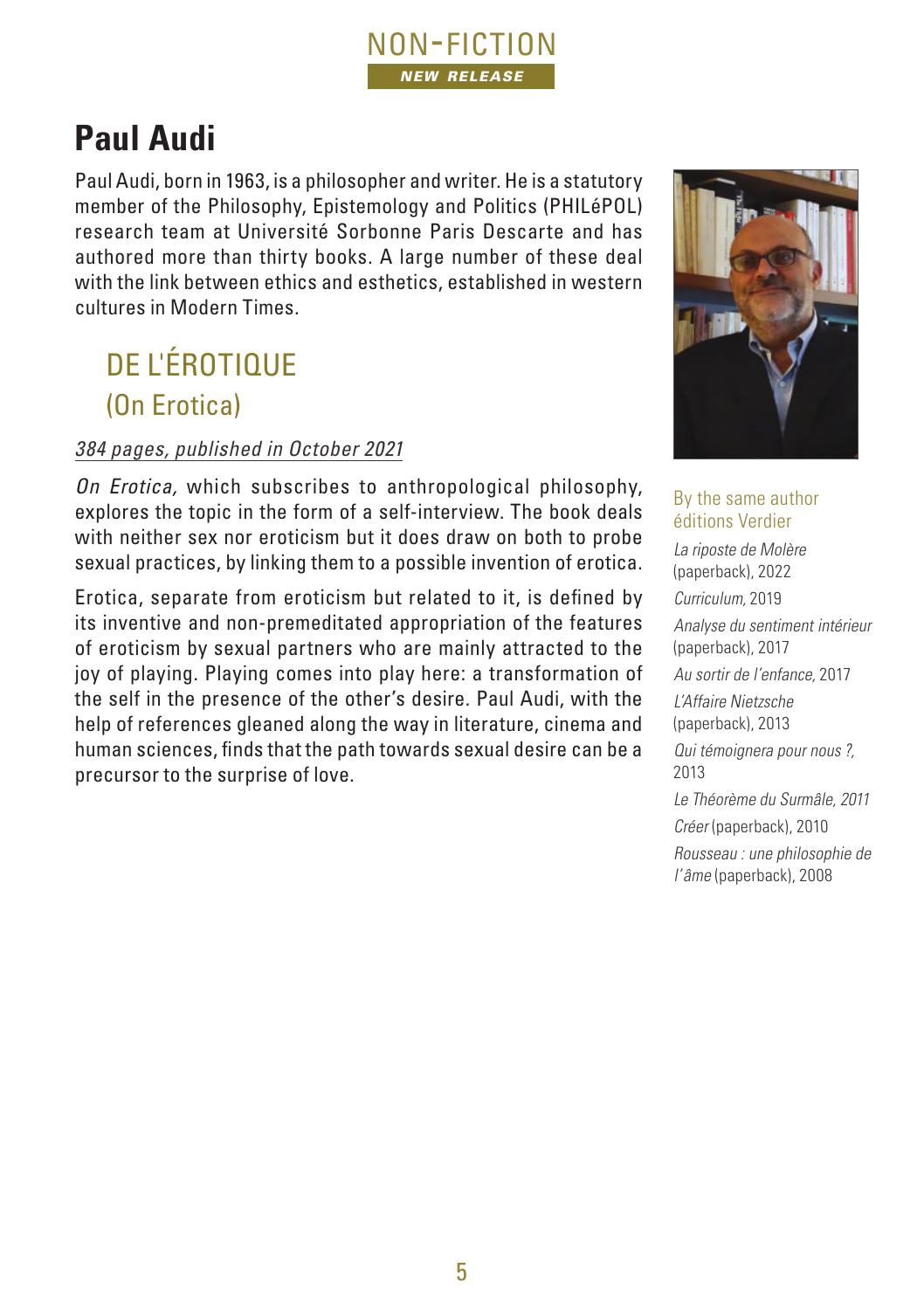# **Bruno Clément**

Bruno Clément, a professor in literature and the holder of an agrégation, earned a doctorate on Beckett and a professorial doctorate on the poetics of commentary, under the supervision of Paul Ricœur. A professor at Université Paris 8 and member of the Institut Universitaire de France, he was elected President of the Collège International de Philosophie from 2004 to 2007.

### HENRI BERGSON, PRIX NOBEL DE LITTÉRATURE (Henri Bergson, Nobel Prize for Literature)

#### *320 pages, published in October 2021*

Reading Bergson as a writer–which is this essay's premise–does not mean that his innovative suggestions (on memory, evolution and morality) should be held to be of little importance and subject to challenge. Rather, his rigor in terms of expression invites readers to completely reevaluate their meaning. Bergson advocates, with remarkable persistence, for the invention of a new mechanism to produce a novel form of expression in philosophy, without abandoning ordinary language. This endeavor is very similar to Mallarmé's, and taken here as a reference. In fact, Bergson said he wanted philosophers to work with the "same aim as art". These resolutions should be taken seriously, and not just for Bergson to be vindicated as he should be. They serve to appreciate philosophy as one literature genre among many others. This is a genre that, like others, features images, figureheads, fiction and even imaginary creatures-ghosts for instance-and it would be wrong to call them trivial. This is also a unique way to teach philosophy, and not just Bergson's philosophy.



*This book is currently being translated into English:* Henri Bergson, Nobel Prize for Literature*.*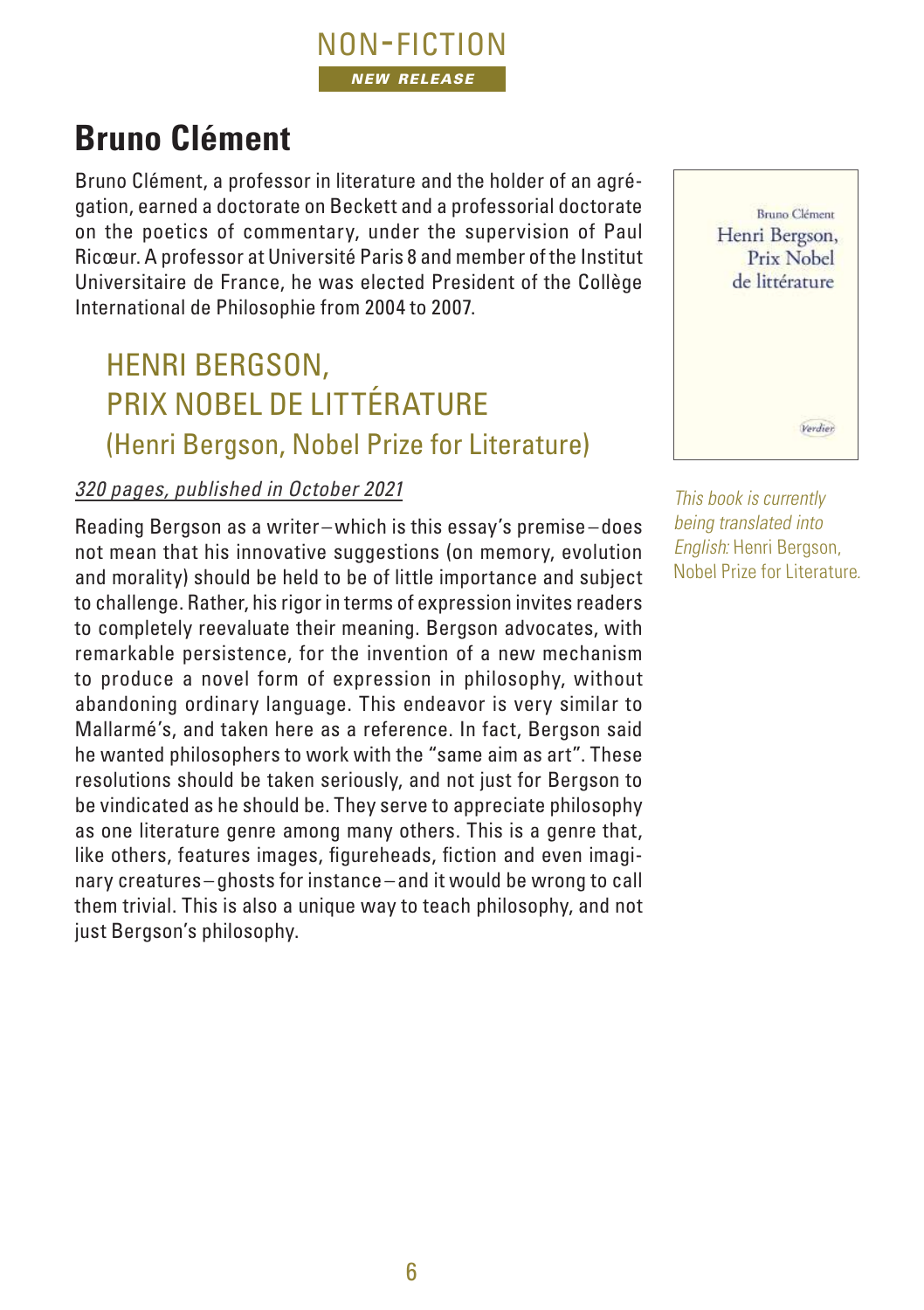# **Sandra Lucbert**

Sandra Lucbert, born in 1981, graduated from École Normale Supérieure and is a professor of literature, holder of an agrégation and writer. In 2020, she was awarded the Les Inrockuptibles essay prize for her book *Personne ne sort les fusils* (Seuil).

## LE MINISTÈRE DES CONTES PUBLICS (The Ministry of Public Tellers)

#### *144 pages, published in September 2021*

Political activism can take place in the language arena. A society who says "that's the way it is" has necessarily learnt to do so through a process of language routinization. In expressing the triumph of one group over others, it speaks to everyone, dominated and dominant, as if both benefited from it. This is how structures – in the present case, the capitalist world view – become set. Private ownership of the means of production, wage subordination, delocalization, the existence of financial markets, they all show that the neoliberal "it is what it is" cannot be separated from its embodiment via speech.

In order to change our view of political perspectives, the mechanism of the meaning machine also needs to be disrupted.

*Common sense* carries with it economic "reasons" whose highly technical nature make it a preserved sanctum, impenetrable for non-economists. We speak of them glibly, not really grasping their intention and they grab us all the more, in proportion to our ignorance.

Among the purveyors of destruction in public matters, the diktat on reimbursing government debt is a particular bugbear. Referring to it is all it takes to instantly justify the most absurd decisions (as shown during the pandemic) and the most deadly ones. For *justify,* read instead: *withdrawn from consideration and [public] discussion.*  What is *incomprehensible* systematically morphs into *undeniable* by way of a speech device, a "plaque" in Orwell's terminology, providing a ventriloquist's dummy to the entire social body.

This book addresses one of its most popular tropes: the automatic speech about restoring balance to public finances. "Government debt is bad" is stated in one breath. All such automatic speeches are sentence forms, with components routinely stuck together. They possess reflex-like effectiveness. By saying, hearing and



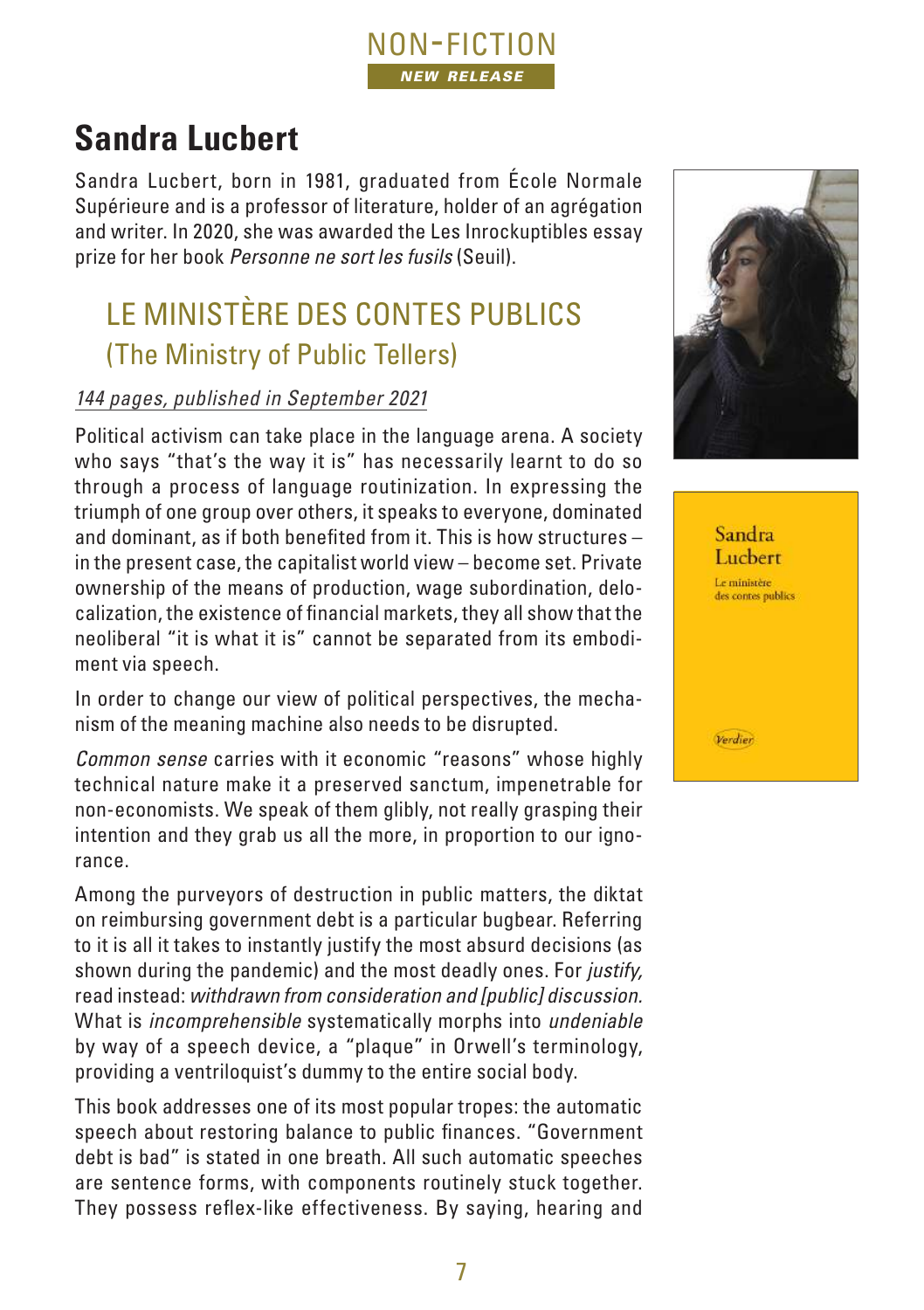

repeating something constantly, little attention is paid to what it represents. Or what it does to us.

#### *Reviews*

"Sandra Lucbert uses literature to tell us about capitalism's tricks, including how to use government debt for political purposes." Anne Crignon, *L'Obs*

"Short and sharp, ferociously inventive and clear-sighted, Le Ministère des contes publics paves the way." Ulysse Baratin, *Mediapart*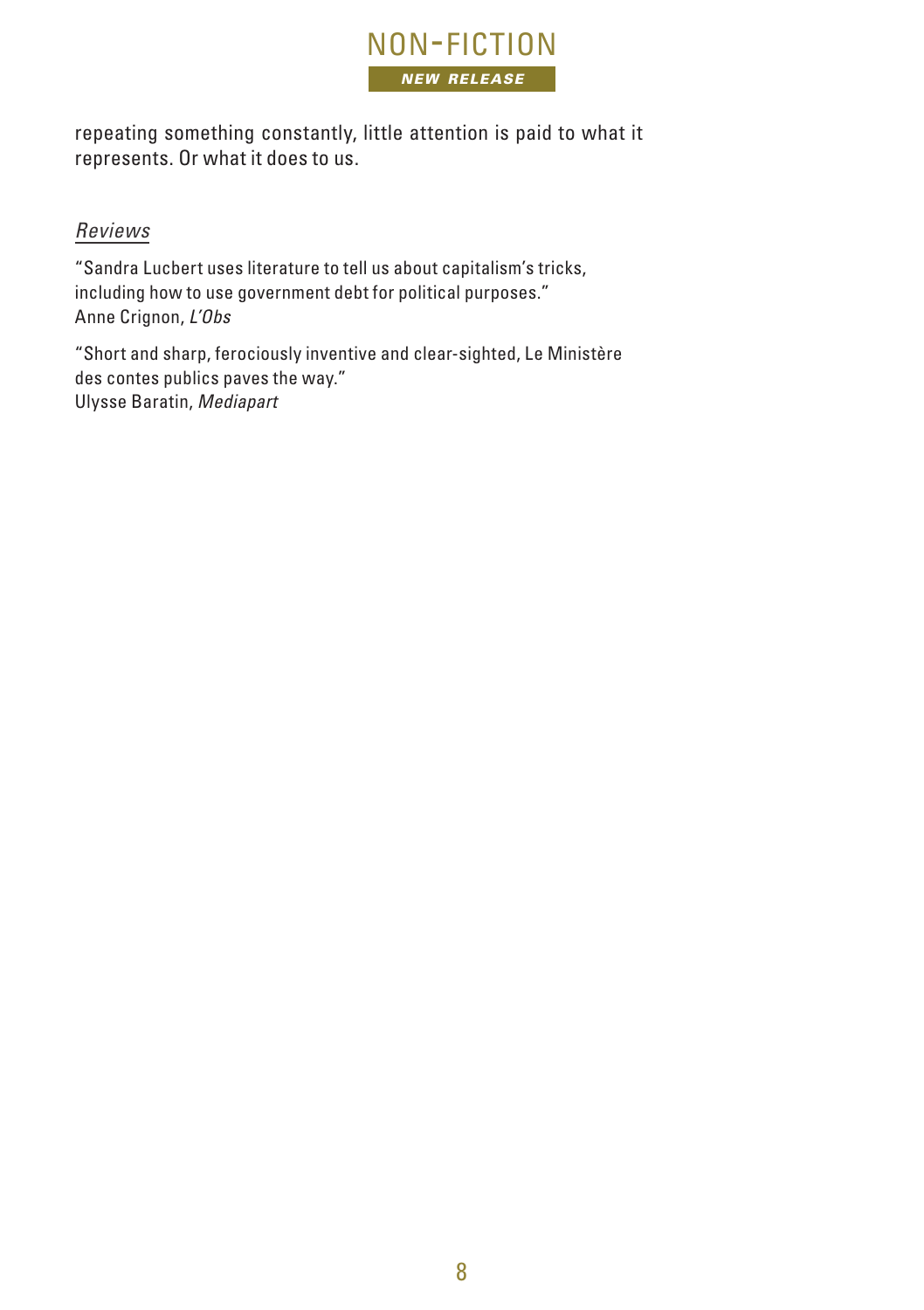

# **Luba Jurgenson**

Luba Jurgenson is a writer, translator, editor and professor. She is the French specialist in Varlam Shalamov's work.

LE SEMEUR D'YEUX *Sentiers de Varlam Chalamov* (Varlam Shalamov's Pathways)

#### *336 pages, published in February 2022*

Fifteen years of work went into this book, including digging into archives, traveling to Kolyma following Shalamov's footsteps, studying the cultural and historical background, exchanging notes with researchers, who read and comment his writings and try and raise awareness of his life and work, throughout the world, and also with historians specialized in Stalin era violence. The process is told through books, articles, forewords and afterwords, published in different languages and talks in international conferences.

Above all, the book is an experiment in constantly reading the texts anew, engaging in "rumination" or in an "infinite interview" with one of the great authors of the 20th century, who also bore witness to some of its darkest hours. The author has sought to meander through the tales by going deeper, with no hope of exhausting their source, to give us an itinerary, a faltering, curving pathway.

While the concept of "document", a central one for Shalamov, inextricably linked his work to the events that served as material, his writing legacy does not belong exactly to the Russian and European modernist schools.

This is no biography or scholarly work but rather an attempt to grasp the act of creation as it emerges, crossing with destiny.





By the same author éditions Verdier *Au lieu du péril,* 2014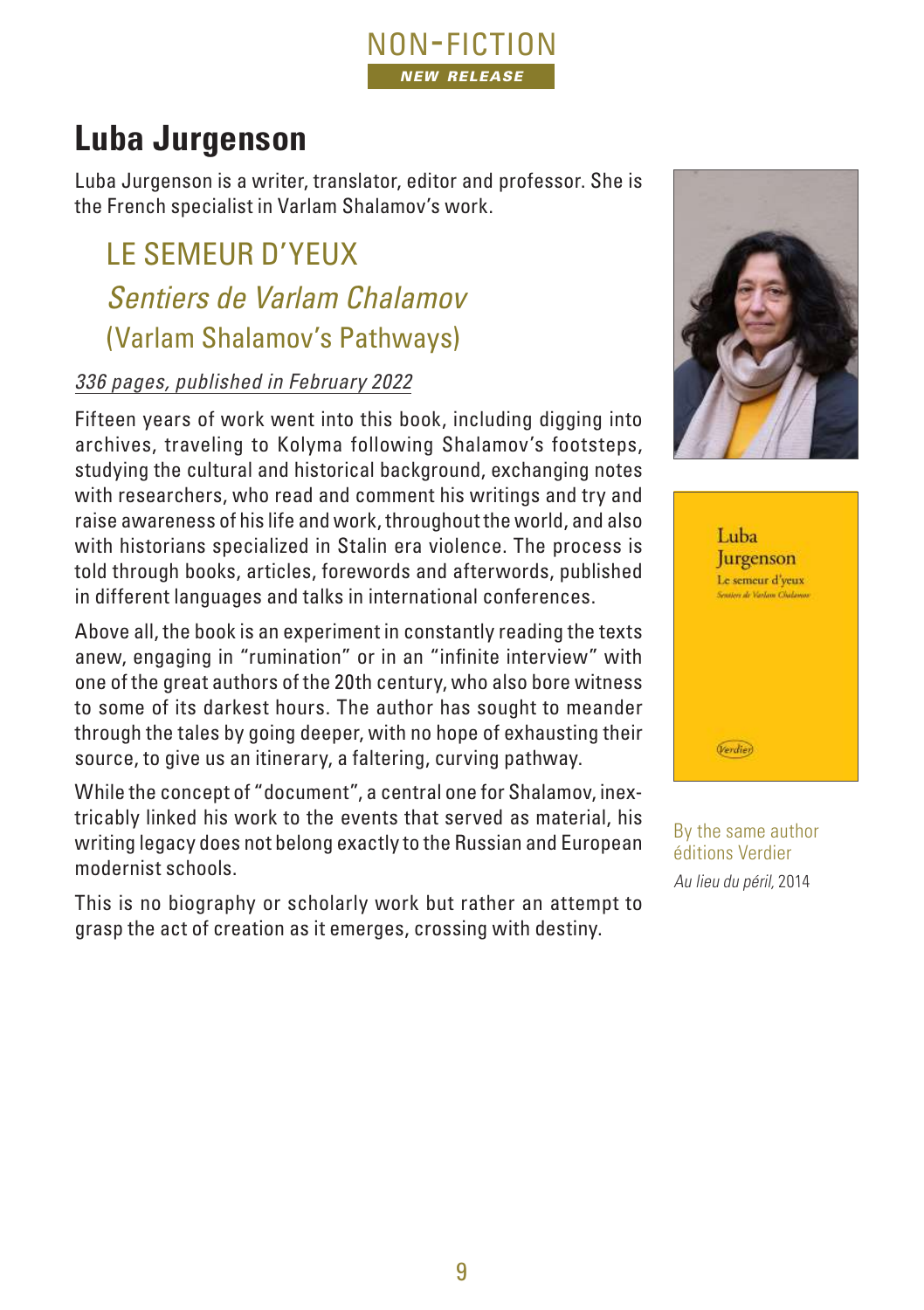# **Jean-Louis Comolli**

Jean-Louis Comolli was born in Algeria in 1941. He was editor-inchief of Cahiers du cinéma from 1965 to 1973 and has produced more than 40 documentaries and several fictional movies.

### UNE CERTAINE TENDANCE DU CINÉMA DOCUMENTAIRE (A Certain Trend in Documentary Filmmaking)

#### *96 pages, published in February 2021*

Documentary movies used to be the product of emphatically artisanal filmmaking, far removed from market considerations. Nowadays, television channels are the main funders and no longer value this freedom of form. They insist on certain standards, such as redundant commentaries and sped-up filming. The movies that are broadcast, or aspire to be, have become sterile and a certain trend for conformity is now the norm. Conformity twinned with rebellion now passes for innovation.

In the 1980s, Jean-Louis Comolli abandoned "fictional" cinema in favor of documentary movies, for the freedom they offered. Documentaries are places where filmed speech harnesses power and beauty, and where bodies, whomever they belong to, acquire dignity–a dignity mocked by the servants of market forces.

#### *Reviews*

"Comolli makes the case for filmmaking that is capable of drawing attention rather than grabbing it. In doing so, he also pays a loving tribute to movie theaters."

Jean-Louis Jeannelle, *Le Monde des livres*

"*A Certain Trend in Documentary Filmmaking* counters the arguments of market cynics, with praise for the subtlety and dignity of the way each person is represented, and a policy of not mocking group subjectivities or the spoken word."

Blog post by Fabien Ribery



#### By the same author éditions Verdier

*Une terrasse en Algérie,* 2018 *Cinéma, mode d'emploi,* 2015 *Corps et cadre,* 2012 *Cinéma contre spectacle,* 2009 *Voir et pouvoir,* 2004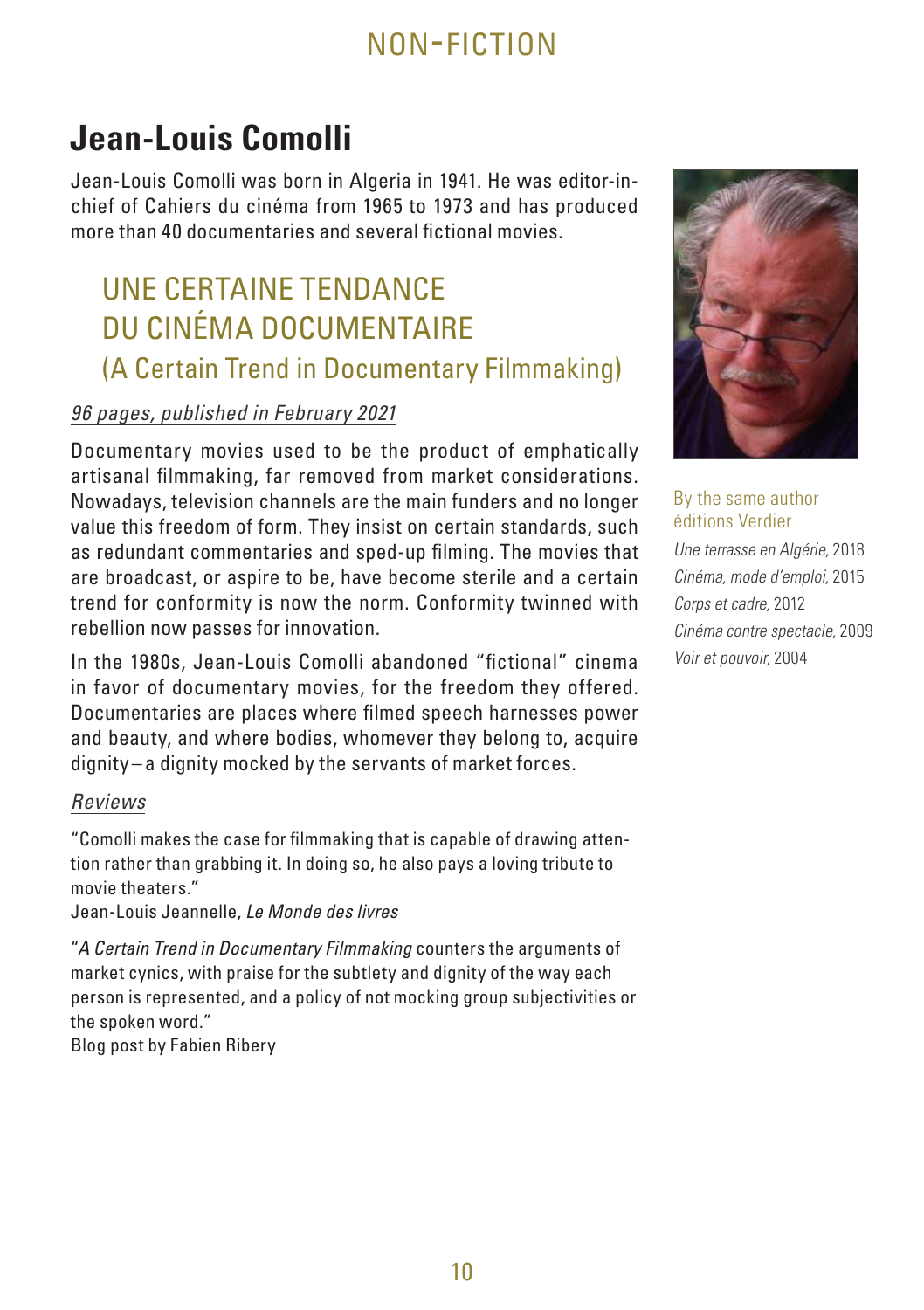# **Barbara Stiegler**

Barbara Stiegler is a philosopher. She has been teaching at Bordeaux University (France) since 2006 and heads the "Care, Ethics and Health" Master's program.

# DU CAP AUX GRÈVES

(From Tiller to Shore –The Story of an Uprising November 17, 2018 - March 17, 2020)

#### *144 pages, published in August 2020*

In this brief essay, Barbara Stiegler's incisive and stimulating writing probes the wreck of neoliberalism and the promise of radiant globalization.

To prosper, neoliberalism needs to set a course. Those at the tiller are the state, with their successive heads. They stick to their course by using pedagogical means, with Walter Lippmann's famous "consent factory". The idea is to make people understand (or rather, believe) that this is the best course for everyone.

That way, they can all travel down the same road, and try to adapt relentlessly and ever faster to the political diktats of neoliberalism and its market economy.

Drawing on the 2019 demonstrations in France involving the Yellow Vests and protesters against pension system and university reforms, the author describes her own increasing activism. Stiegler writes in praise of strikes and offers a critique of strikes as a necessity that requires new thinking.

#### *Reviews*

"Barbara Stiegler never imagined that, after covering the neoliberal impasse in *Il faut s'adapter* (*We Have to Adapt)* in 2018 (published by Gallimard), her book would resonate with an entirely new movement, the Yellow Vests. A healthcare specialist, she joined the fight straight away. *From Tiller to Shore* is the short tale of an academic becoming involved in a campaign, the diary of an atypical demonstrator, analyzing history as she marches." Pierre-Edouard Peillon, *Lire*

"We're probably not used to the frankness – the freedom–with which Barbara Stiegler tells her story." Christophe Kantcheff, *Politis*

"Barbara Stiegler invites us to start the fight from within, by rejecting constant flows of information and achieving small acts of freedom by turning a screen off, reading a book… In that regard, Stiegler's intelligent prose reads like the opening act of insurrection." Jocelyn Daloz, *Lectures*





*Her previous book,* We Have to Adapt (Il faut s'adapter, *Gallimard, 2019), will soon be published in the United States by Fordham University Press.*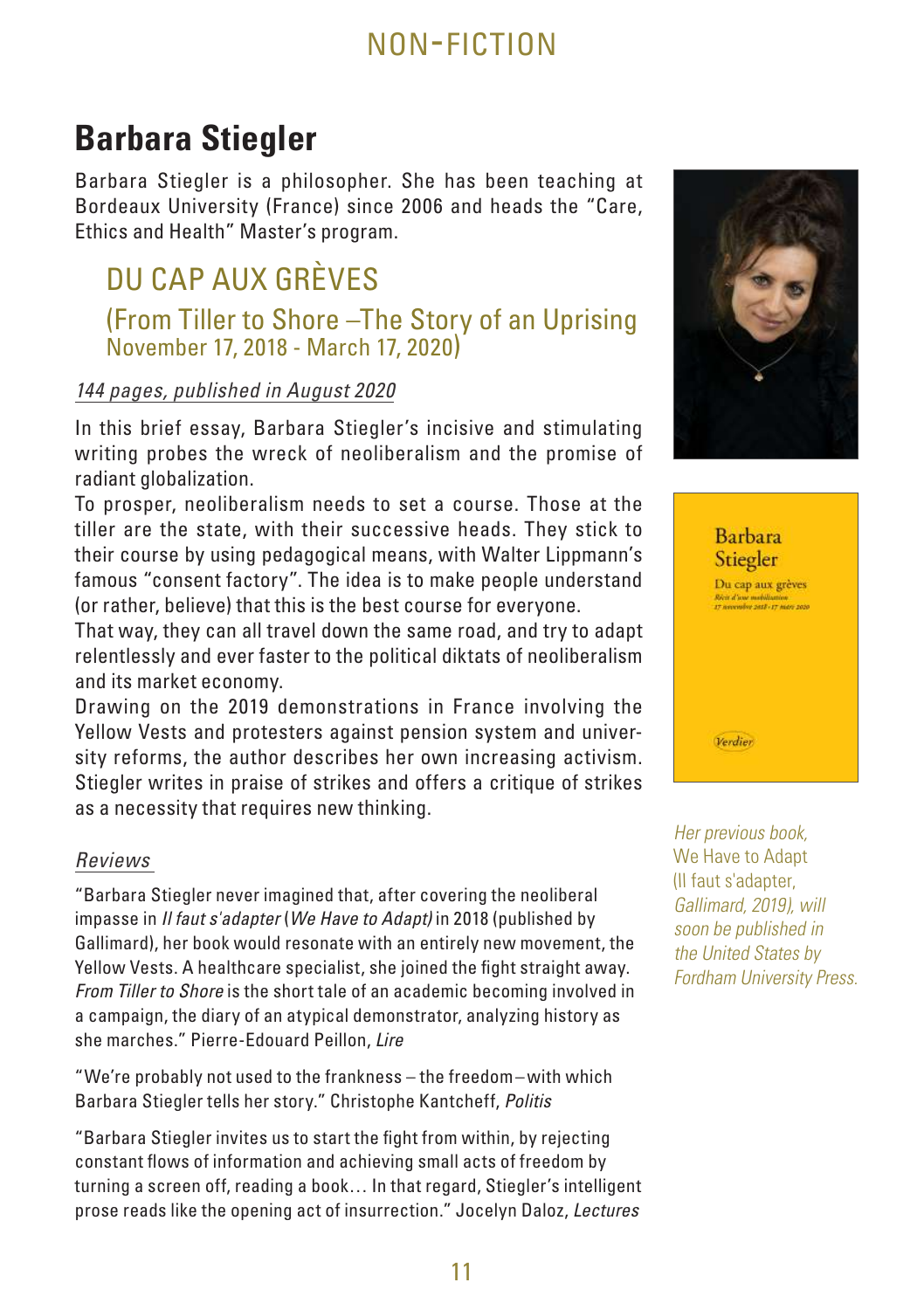# **Emmanuel Venet**

Emmanuel Venet was born in 1959 and is a psychiatrist and a novelist. He lives in Lyon in France.

## MANIFESTE POUR UNE PSYCHIATRIE ARTISANALE (Manifesto for Craft Psychiatry)

#### *96 pages, published in August 2020*

This book could have been called Against a Psychiatric Care System That Is Industrial, Data-Driven, Protocol-Heavy, Standardized, Digitized, Objectifying, Disembodied, Ultra-Fast and Non-Equitable. The situation is grim. The powers that be are impoverishing public psychiatric care drastically, several figureheads in the profession are campaigning for managerial rationalization and the most vulnerable patients are bearing the brunt of soulless health economics. A worrying prospect, since statistics tell us that, in France, one person in three has or will develop a mental health issue.

However, it is not too late to restore the craft of psychiatry, one that is kind, slow and respectful of the people it cares for.

That is the hope that permeates this book.

#### *Reviews*

"The 'critical appraisal of a concerned field practitioner' might be thought to be most relevant to carers and the body politic. In fact, because it hits just the right note, this humanistic approach and its implication for daily life make it a book for everyone (…)." Laurent Lemire, *Livres hebdo*

"Drawing on his experience and his analysis, Emmanuel Venet reveals the fault lines in the sector and resolutely chooses his camp." Anthony Dufraisse, *Le Matricule des anges*

"Cutting, powerful and vital." Johan Faerber, *Diacritik*



# Emmanuel Venet Manifeste pour une psychiatrie artisanale Verdier

#### By the same author éditions Verdier

*Virgile s'en fout,* 2022 *Rien,* 2013

*Ferdière, psychiatre d'Antonin Artaud,* 2006 *Précis de médecine imaginaire,* 2005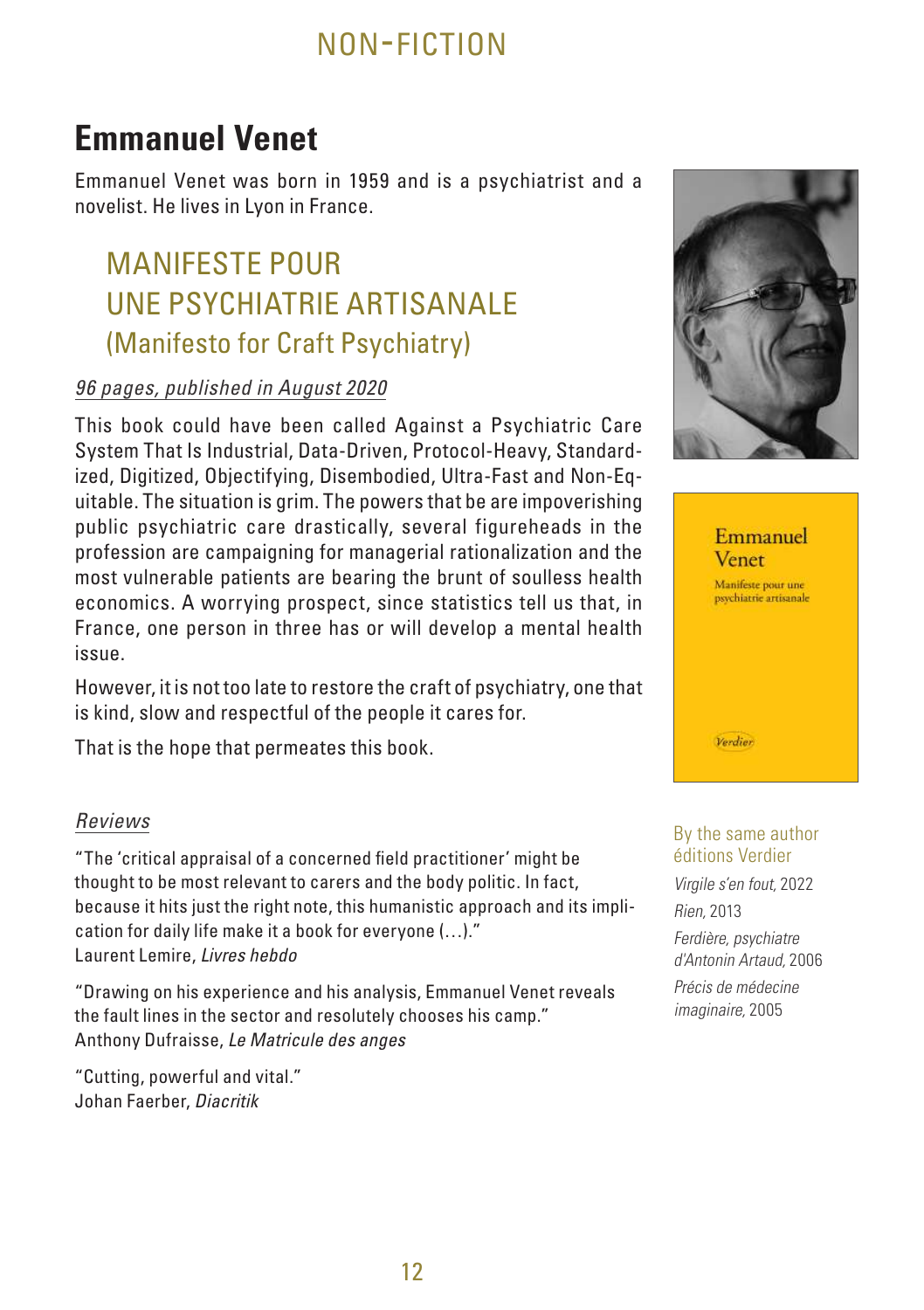# **Etienne Helmer**

Étienne Helmer was born in 1975. He teaches philosophy at the University of Puerto Rico (United States).

# ICI ET LÀ (Here and There)

#### *144 pages, published in October 2019*

The universality principle means that most philosophers ignore our local anchorage point. They understand humans as being of this world in general, as being there. And yet we inhabit specific locations, with topological, historical and physical contingencies: our there is in fact here.

What is a place? And what can philosophy tell us about it? Étienne Helmer calls on geography, literature, anthropology and history to understand this neglected object of Western philosophy. He shows us how places are much more than mere physical frames for our lives. Places are both identity matrices and forms generated by events. They are involved in the political relationship individuals and groups maintain with the theoretical and practical aspects of universality.

#### *Reviews*

"(calling on) geography, literature, anthropology and history, (Étienne Helmer) shows us 'how places are much more than mere physical frames for our lives': topoi shape a language, 'places are ideas', the matrices of 'imaginary and symbolic space deployed in the way we inhabit them'." Robert Maggiori, *Libération*

"Globalization alters locations, while surveillance capitalism detects locations, making the study of places more pressing than ever. The issue of place, awkwardly placed between close and far away (…) is brilliantly addressed by philosopher Etienne Helmer in *Here and There.*" Juliette Cerf, *Télérama*

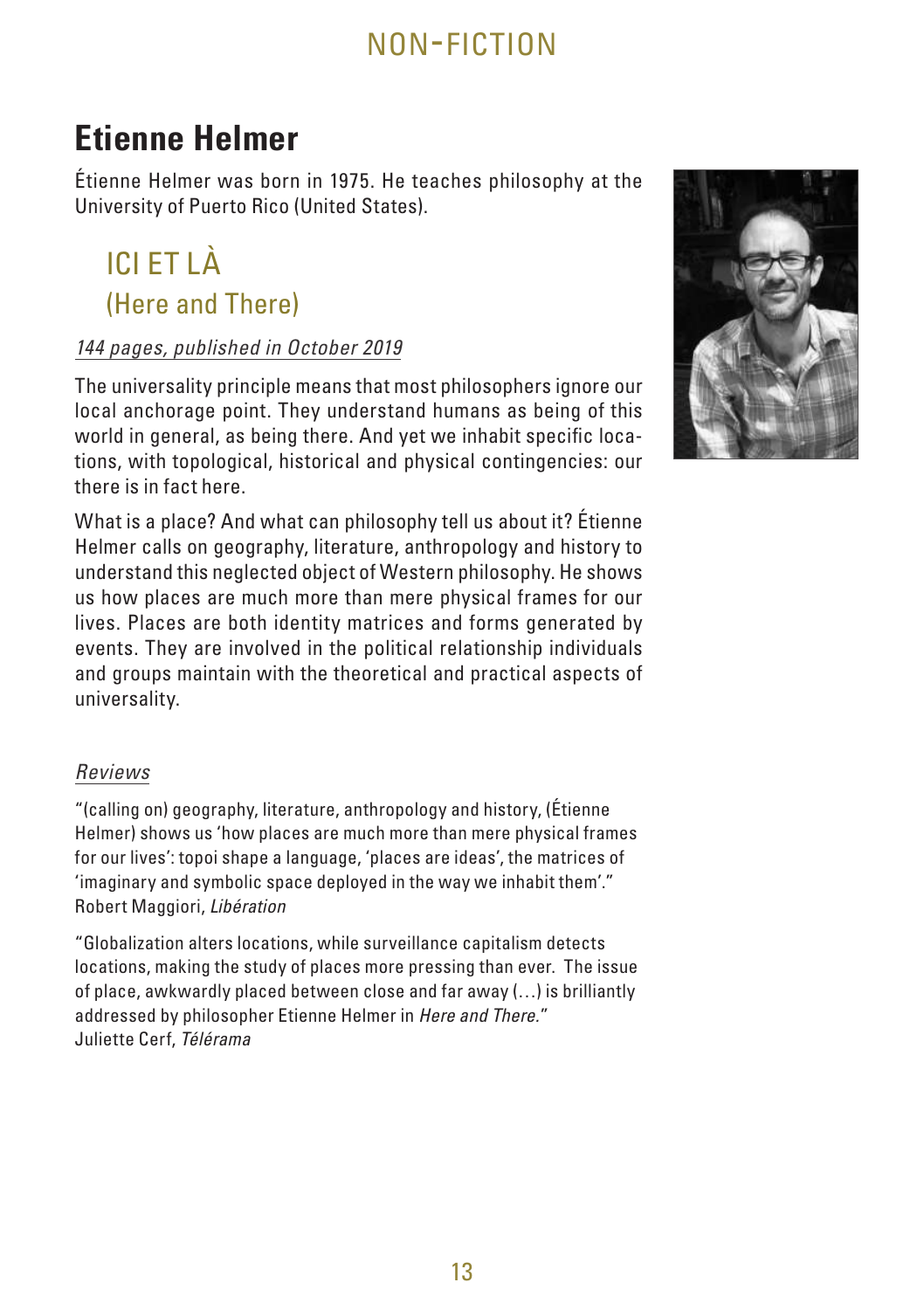# **Marielle Macé**

Marielle Macé, born in 1973, is a research director at the CNRS (French National Center for Scientific Research). Her studies focus on the genre of the essay, literary memory and the renewal of the concept of "style" extended from art to life and its forms, and to the values it confronts. She is currently working on the links between poetry and anthropology as applied to objects, environment, commons, plants and animals.

## NOS CABANES (Our Cabins)

#### *128 pages, published in March 2019*

We ought to build cabins, not in order to turn our backs on the conditions of the present world, recreate childhood tales or embrace minimalism; but in order to brave this world, to inhabit it differently, to enlarge it.

Marielle Macé explores hit, cabins and shacks built on militant occupation sites, in public spaces, in the renewed listening of nature, in the unyielding enlargement of the «parliament» of the living, in the invention of alternative means of saying «we». Cabins made of thoughts and words, which cannot alleviate violence and mend broken lives, but embody the concrete call for a different world.

#### *Reviews*

"In turn poetic and sensitive, combative and tender, *Our Cabins* is a short ecological pamphlet. Academic and essayist Marielle Macé, a specialist in literary theory, gently pays homage to the cabin. Not a Thoreau-style, hermit-like cabin but one that extends the notion of the fighting arena  $($ ...) $"$ 

Véronique Rossignol, *Livres hebdo*

"Marielle Macé mingles her own literary experiments with the words of the poets, researchers and activists she admires. She builds her own cabin with her writing, inviting readers to think about a more abundant future."

Thibaut Sardier, *Libération*

"The joy in entering *Our Cabins* is chiefly found in coming back to a now familiar space, which Marielle Macé has built for herself, a space of scholarly, sensitive and musical language." Jean Birnbaum, *Le Monde des livres*





*Rights sold in Brazil*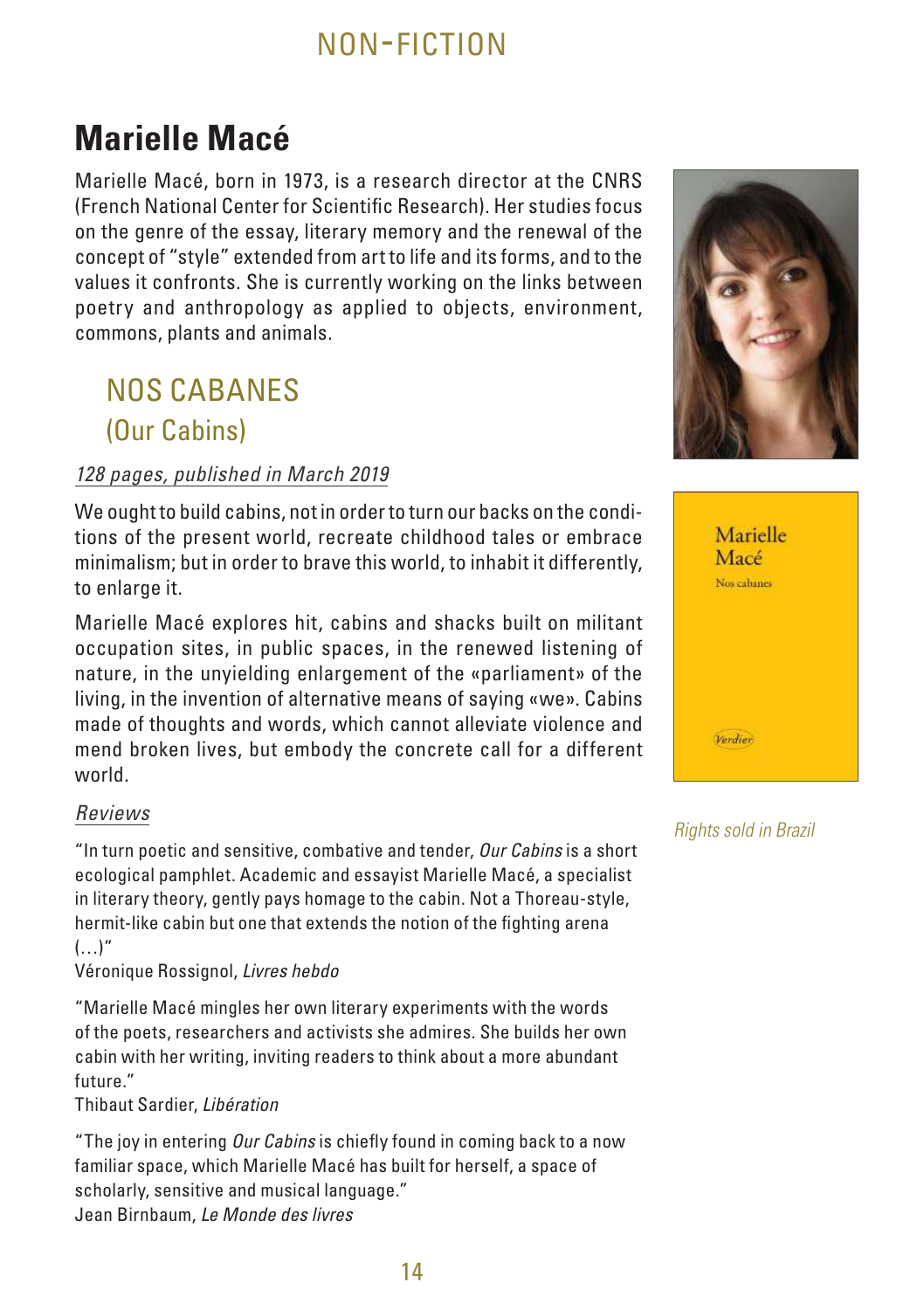# **Marielle Macé**

# SIDÉRER, CONSIDÉRER *Migrants en France, 2017* (Migrants in France, 2017)

#### *80 pages, published in August 2017*

How should we deal with the mixed feelings of anger and gloom aroused by the treatment of migrants, this precarious humanity, in all its paralyzing and astounding power?

Based on various analyses and experiences, Marielle Macé's essay operates a reversal of our perspective by opposing sideration (amazement) and consideration, which does not exclude compassion or struggle. While deepening the meaning of this word, she urges us towards alternative forms of political writing on hospitality.

| Marielle<br>Macé                                |  |
|-------------------------------------------------|--|
| Sidérer, considérer<br>Migrante en France, 2017 |  |
|                                                 |  |
|                                                 |  |
|                                                 |  |
| Verdier                                         |  |

*Rights sold in Brazil and Italy*

#### *Reviews*

"Walter Benjamin wanted to give a voice to the voiceless and the unheard, to the 'vanquished of history'. Marielle Macé's latest essay revives this exacting ambition." Alexis Lacroix, *L'Express*

"Amid the countless studies spawned by the refugee crisis […], Marielle Macé's brief intervention stands out as a singular and vibrant voice, articulating both ethical exigency and poetic prose." Jean-Marie Durand, *Les Inrockuptibles*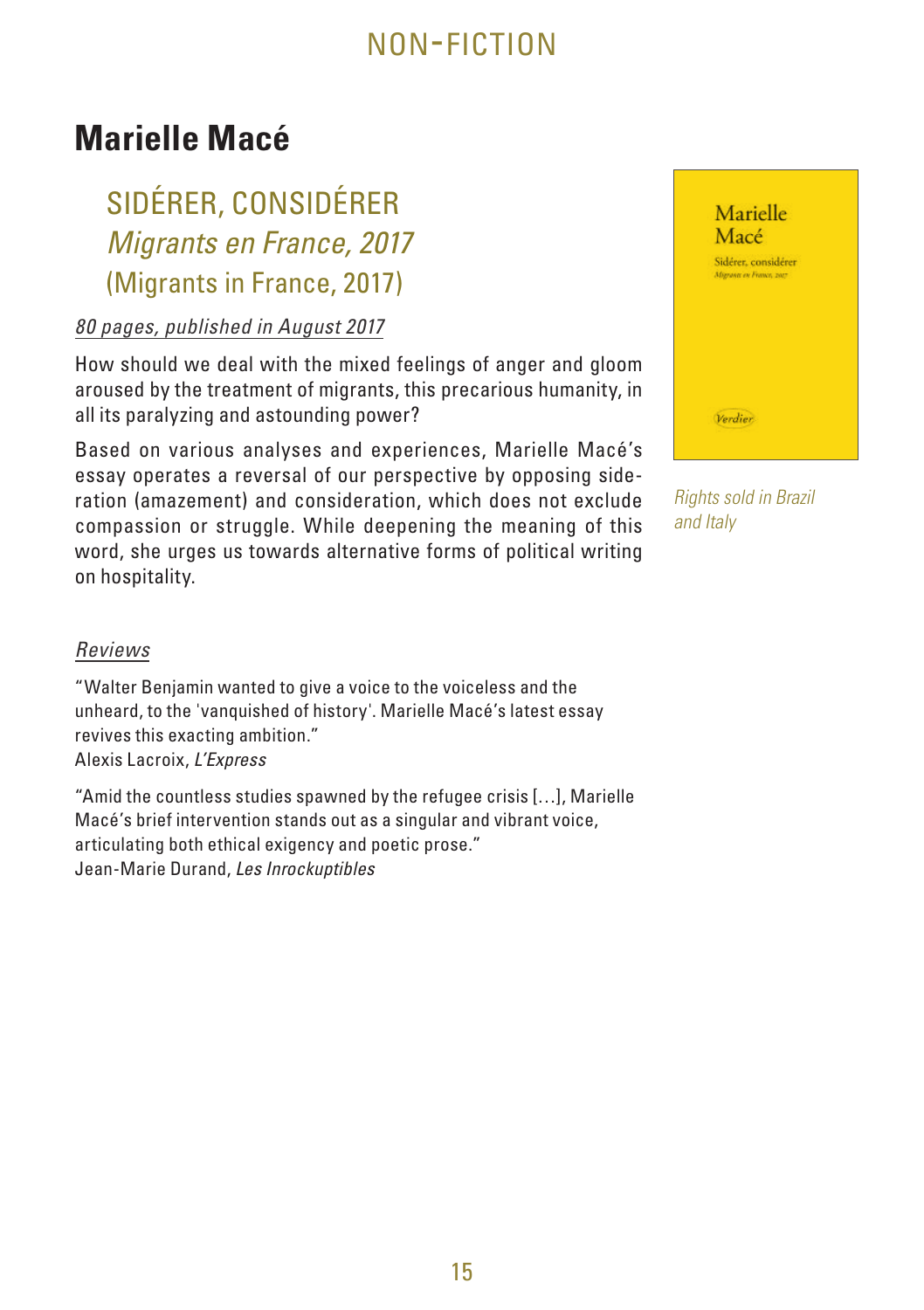# **Patrick Boucheron**

Patrick Boucheron, born in 1965, is a historian and professor at the Collège de France, specializing in medieval history. He is the author of many works including most recently *Conversations sur l'histoire* (Verdier, 2012) and *Conjurer la peur. Sienne 1338. Essai sur la force politique des images* (Seuil, 2013) translated as *The Power of Images: Siena, 1338* (Polity Books, 2018).

## L'ENTRETEMPS *Conversations sur l'Histoire* (In Between. Conversations on History)

#### *144 pages, published in March 2012*

Patrick Boucheron opens up an original reflection on time and history based on *The Three Philosophers* painted by Giorgione in 1506. Giorgione's painting represents the succession of ages as an enigma: who are these three wise men of different ages? Identifying the figures of the ancient philosopher, the medieval glossator and the young Renaissance, Boucheron initiates a dialogue between Aristotle, Averroes and the new spirit of Renaissance in the "in-between" of the glorious course of centuries. Through the cracks of a chronological history construed as a broken timeline, Patrick Boucheron brilliantly analyzes the specific features of the three periods and their significant consequences to this day.

#### *Reviews*

"The 'in-between', in Giorgione's painting, is ultimately the irreducible tension between ages that always intersect, mingle and collide, where the historian, as a persistent chrono-entomologist, strives to separate them, to distinguish them and to name them." Jérôme Lamy, *L'Humanité*

"A fascinating reflection on the very matter of history, on time, scansion and flow, its rhythm and its sequences, seemingly heroic although fractioned into centuries."

Philippe-Jean Catinchi, *Le Monde des livres*





#### By the same author éditions Verdier

*Nous commes ici, nous rêvons d'ailleurs,* with Mathieu Riboulet, 2022 *Prendre dates, Paris, 6 janvier-14 janvier 2015,*  2015, with Mathieu Riboulet *Léonard et Machiavel,* 2008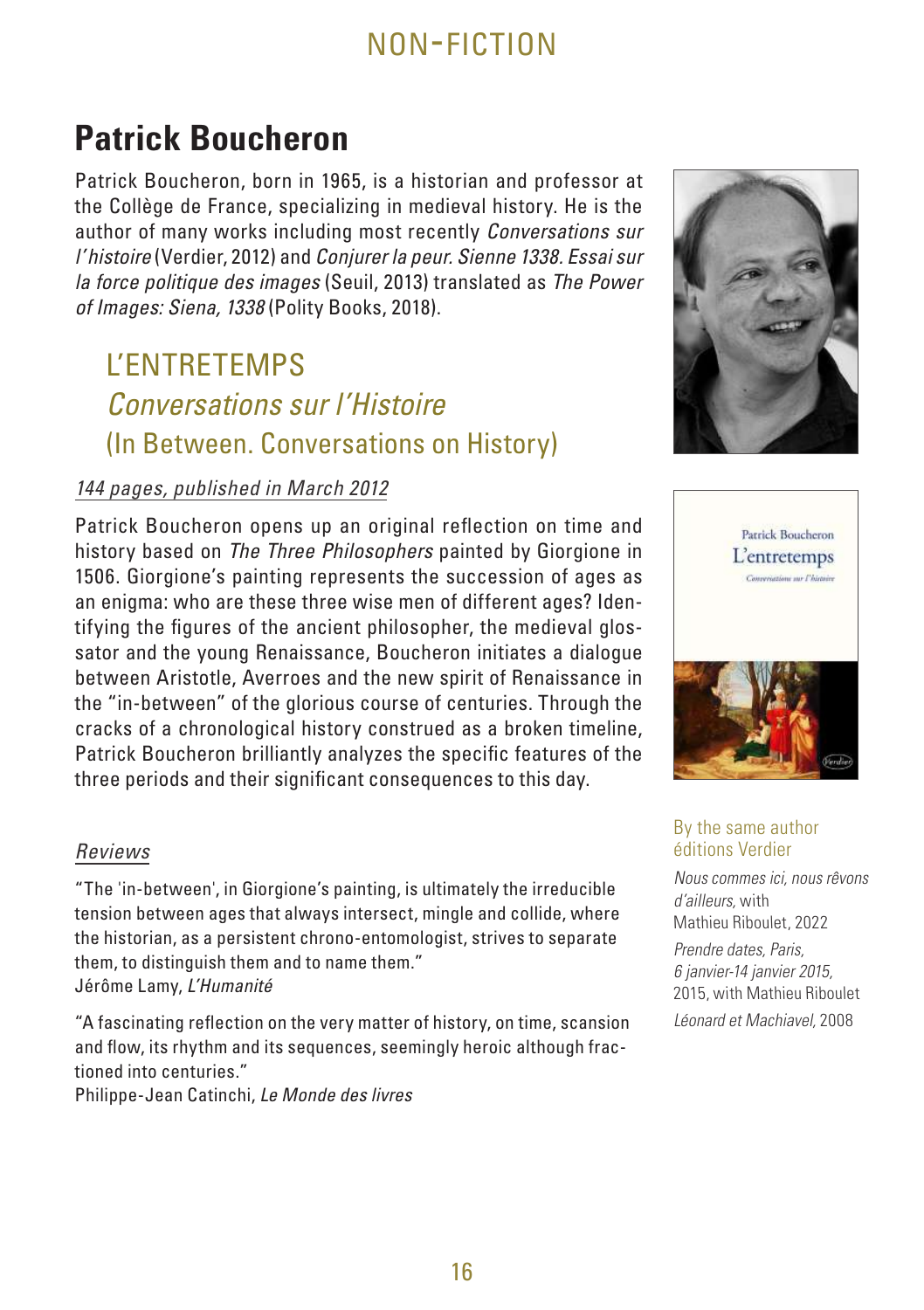# **Sylvie Lindeperg**

Sylvie Lindeperg, director of the Research Institute on Film History and Aesthetics, teaches history at the Sorbonne.

### LA VOIE DES IMAGES

### *Quatre histoires de tournage au printemps-été 1944*

#### (The Way of the Images. Four Stories about Filming in the Spring and Summer of 1944)

#### *288 pages, published in January 2013*

Analysing four footages dating from World War II (the liberation of Paris, the Vercors maquis, and concentration camps in Czechoslovakia and the Netherlands), from their production to their exploitation, Sylvie Lindeperg questions the presence of film crews among the barbarians. Can cinema be an instrument of liberation or resistance? Investigating the limits between documentary and fiction, cinema and history, the author also examines the function and use of archival images in mass-media productions such as the 2004 war film *Downfall* (*Der Untergang*).

#### *Reviews*

"An enthralling reflection on the current use of images, especially those of the Second World War in contemporary films, whether fictional or documentary." *L'Histoire*

"This essay is noteworthy on a least two levels: Sylvie Lindeperg rehabilitates the filmed image in the work of the historian, accustomed to analyzing written documents or still images (drawings, paintings, photographs...); she also takes a stand in our present time, in the light of recent films meant to convey an understanding of WW2." Dork Zabunyan, *Art press*

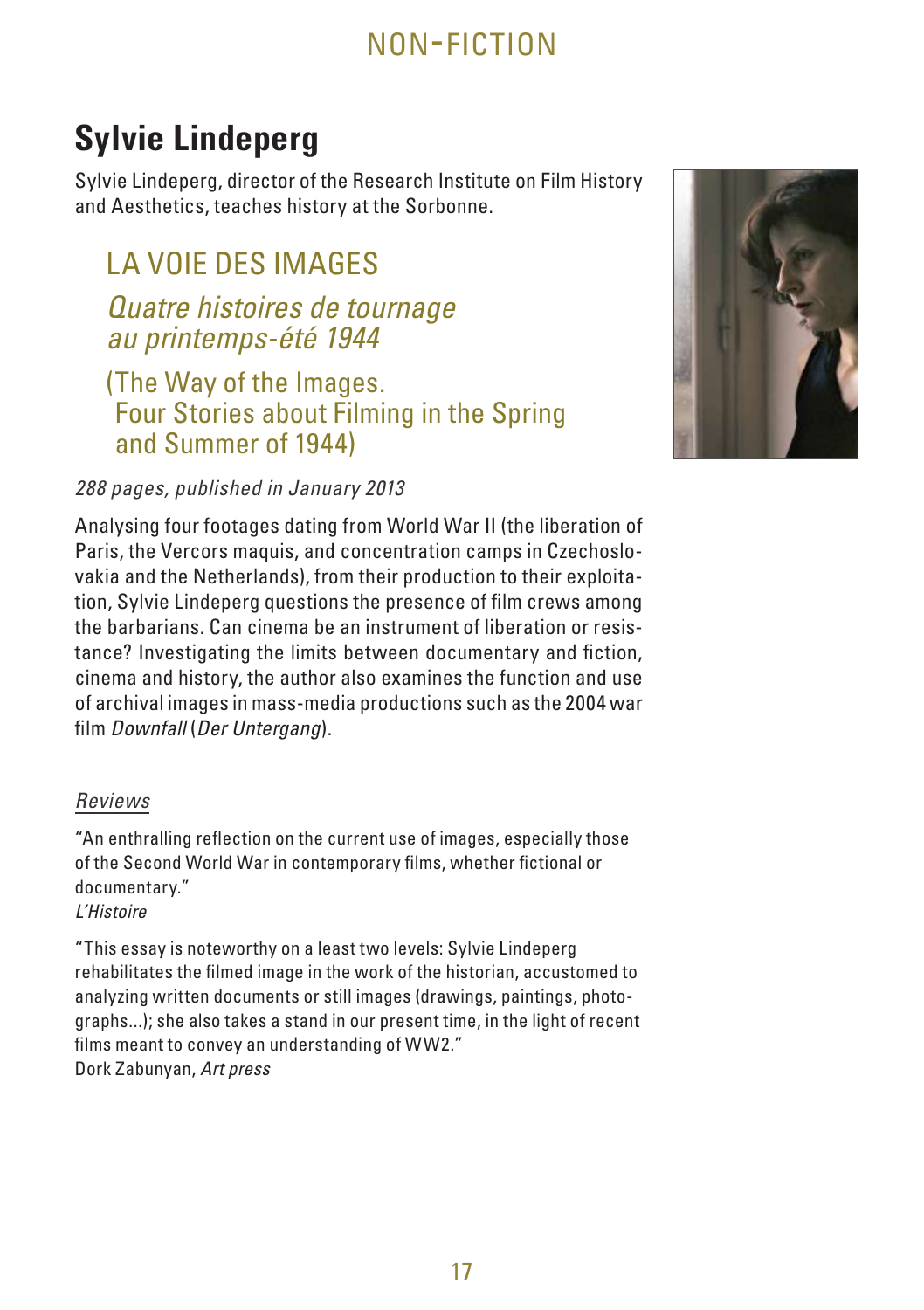# **Jean-Claude Milner**

Jean-Claude Milner, born in Paris in 1941, is a linguist, philosopher and essayist who studied with Roland Barthes and Jacques Lacan. In 1971, he worked at the Massachusetts Institute of Technology where he translated Noam Chomsky's *Aspects of the Theory of Syntax* into French. Milner was vice-president of the University Paris Diderot and president of the Collège international de philosophie.

### RELIRE LA RÉVOLUTION (A New Perspective on the French Revolution)

### *288 pages, published in October 2016*

There is a renewal of the reflection on revolution. The word is inherited from the past, but the time has come to reexamine it in light of the present. The obvious starting point is the French Revolution, followed by the Soviet and Chinese revolutions. But sleepwalkers must be awakened: if the latter are indeed revolutions, then the French Revolution is not. Conversely, if the French Revolution is a revolution, then those aren't.

Because there are human rights, rights of the speaking body. Also, the Terror took place. However opposed these two memories may be, each one of them enables us to interpret the other. The French Revolution stands at their intersection and, as a result, it approaches the reality of politics, to which others have substituted the gray reality of the seizure of power. 21st century events redefine the rights of the body; the revolution, read anew, enables us to understand what we may be hoped for.

#### *Review*

"An insightful essay […] embracing the features which have distinguished this linguist-philosopher as one of the most interesting thinkers of our times: an acute attention to language, a diamond-like intelligence which cuts through seemingly tangled elements, a sharp and coherent analysis."

Roger-Pol Droit, *Le Monde des livres*



#### By the same author éditions Verdier

*La Destitution du peuple,* 2022 *Profils perdus de Stéphane Mallarmé,* 2019 *L'Universel en éclats,* 2014 *Clartés de tout,* 2011 *La Politique des choses,* 2011 *Pour une politique des êtres parlants,* 2011 *L'Amour de la langue,* Verdier/poche, 2009 *De l'école,* Verdier/poche, 2009 *Dire le vers,* Verdier/poche, 2008 *Le Périple structural,* Verdier/poche, 2008 *Les Noms indistincts,* Verdier/poche, 2007 *Le Pas philosophique de Roland Barthes,* 2003 *Les Penchants criminels de l'Europe démocratique,* 2003 *Existe-t-il une vie intellectuelle en France ?, 2002 Mallarmé au tombeau,* 1999 *Le Triple du plaisir,* 1997 *Constat,* 1992